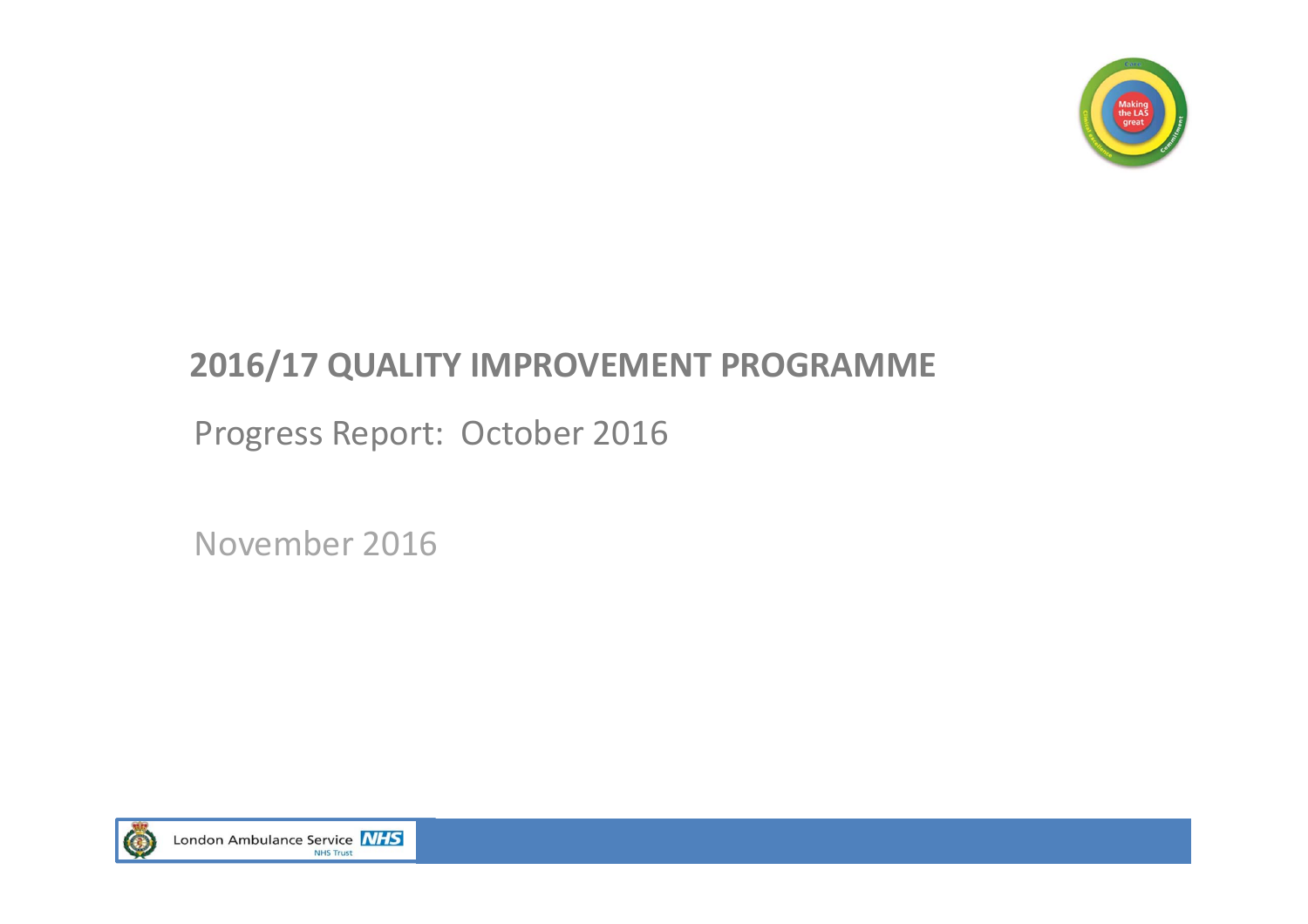### **CONTENTS**



| Making the LAS a great place to work |                                                                                |
|--------------------------------------|--------------------------------------------------------------------------------|
| Achieving good governance            |                                                                                |
| Improving patient experience         | 12                                                                             |
| Improving environment and resources  | 15                                                                             |
| Taking pride and responsibility      |                                                                                |
|                                      | 1. Executive Summary<br>2. Programme Summary<br>3. Workstream progress reports |

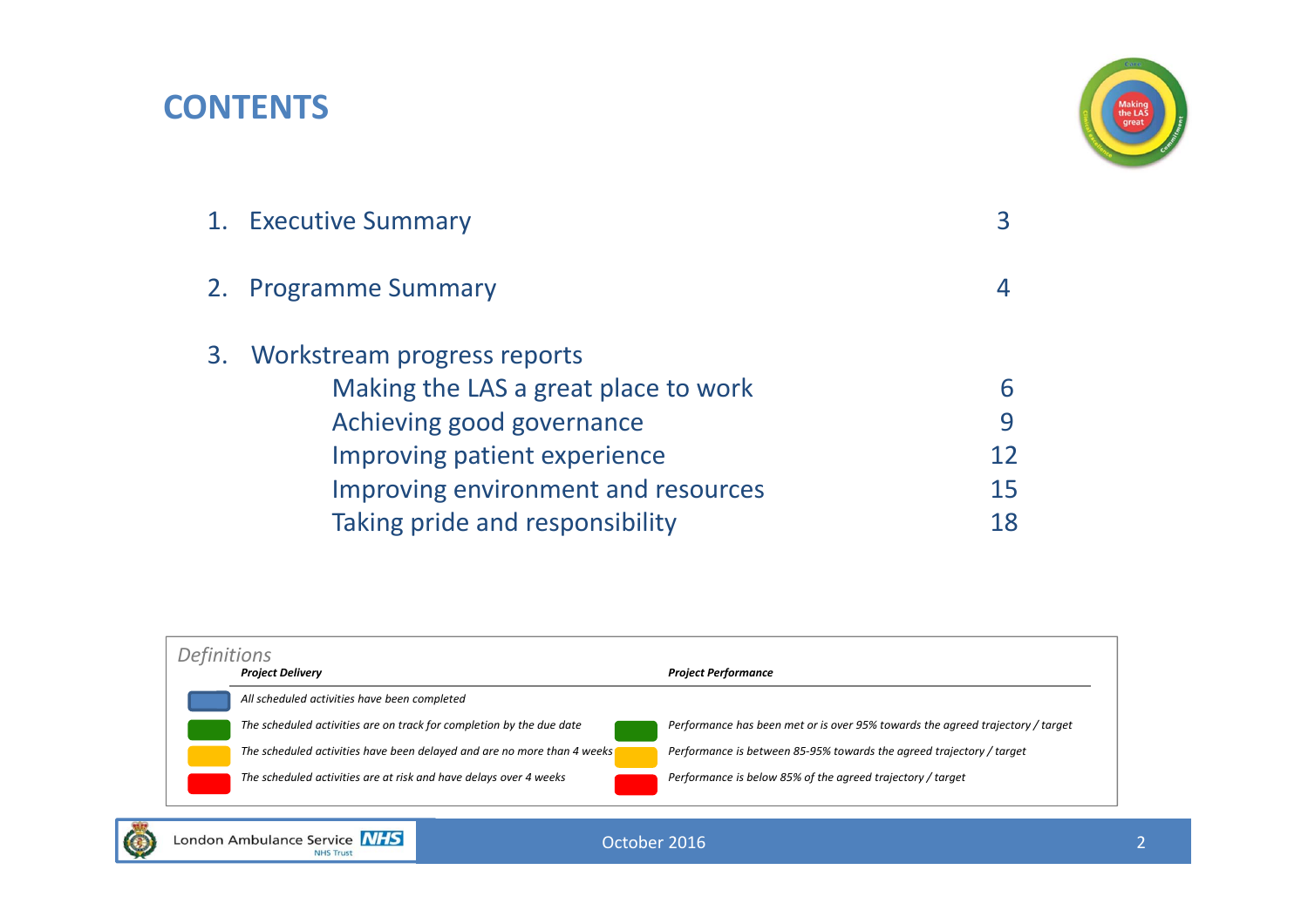### **EXECUTIVE SUMMARY**October 2016



### **Progress this month**

There has been steady progress of the programme during October resulting in four out of eight activities being delivered, with 50% of scheduled activities completed.

A QIP countdown action plan has been developed incorporating the current QIP plan and Board agreed priorities and compiling these into weekly action to ensure pace is maintained. This action plan includes all external requirements, planning, and internal assurance processes in place for <sup>a</sup> comprehensive inspection by the CQC in February 2017.

The activities that are delayed or reporting at risk relate to:

- The roll out pilot of pan‐London process for pre‐booking palliative care patients has been further delayed and is now expected to be rolled out in November.
- Implement and communicate availability of protective clothing to all staff has been further delayed. The communications package has now been completed and is due for broadcast in November.
- Review and improvement of uniforms for frontline staff was due to be delivered in October; this has been delayed due to production delays with the manufacturing company and are due to be despatched at the end of November.
- Review of the LAS 5 year strategy has been delayed to allow time for the Trust Board in conjunction with McKinsey to revise the strategy.
- Development of workforce and OD strategy has been delayed due to the recruitment of the new HR & OD Director. A change request is due to be submitted for consideration with expected delivery date of February 2017. As stated in the change request the amended delivery date will not distract our current focus from the recruitment plan.
- Quality and Clinical Strategy has been delayed. A draft strategy has been completed awaiting feedback from ELT, with additional work being done in order to complete the Quality and Clinical Strategy in November.

| <b>OCTOBER DELIVERABLES</b>         |                           |                      |                      |            |  |  |  |  |
|-------------------------------------|---------------------------|----------------------|----------------------|------------|--|--|--|--|
| <b>Theme</b>                        | <b>Executive Director</b> | #<br><b>Complete</b> | %<br><b>Complete</b> | <b>RAG</b> |  |  |  |  |
| Making LAS a great place to work    | <b>Mark Hirst</b>         | 1/3                  | 33%                  |            |  |  |  |  |
| Achieving good governance           | Sandra Adams              | 1/1                  | 100%                 |            |  |  |  |  |
| Improving patient experience        | <b>Briony Sloper</b>      |                      | ۰                    |            |  |  |  |  |
| Improving environment and resources | <b>Andrew Grimshaw</b>    | 0/1                  | 0%                   |            |  |  |  |  |
| Taking pride and responsibility     | <b>Fenella Wrigley</b>    | 2/3                  | 67%                  |            |  |  |  |  |

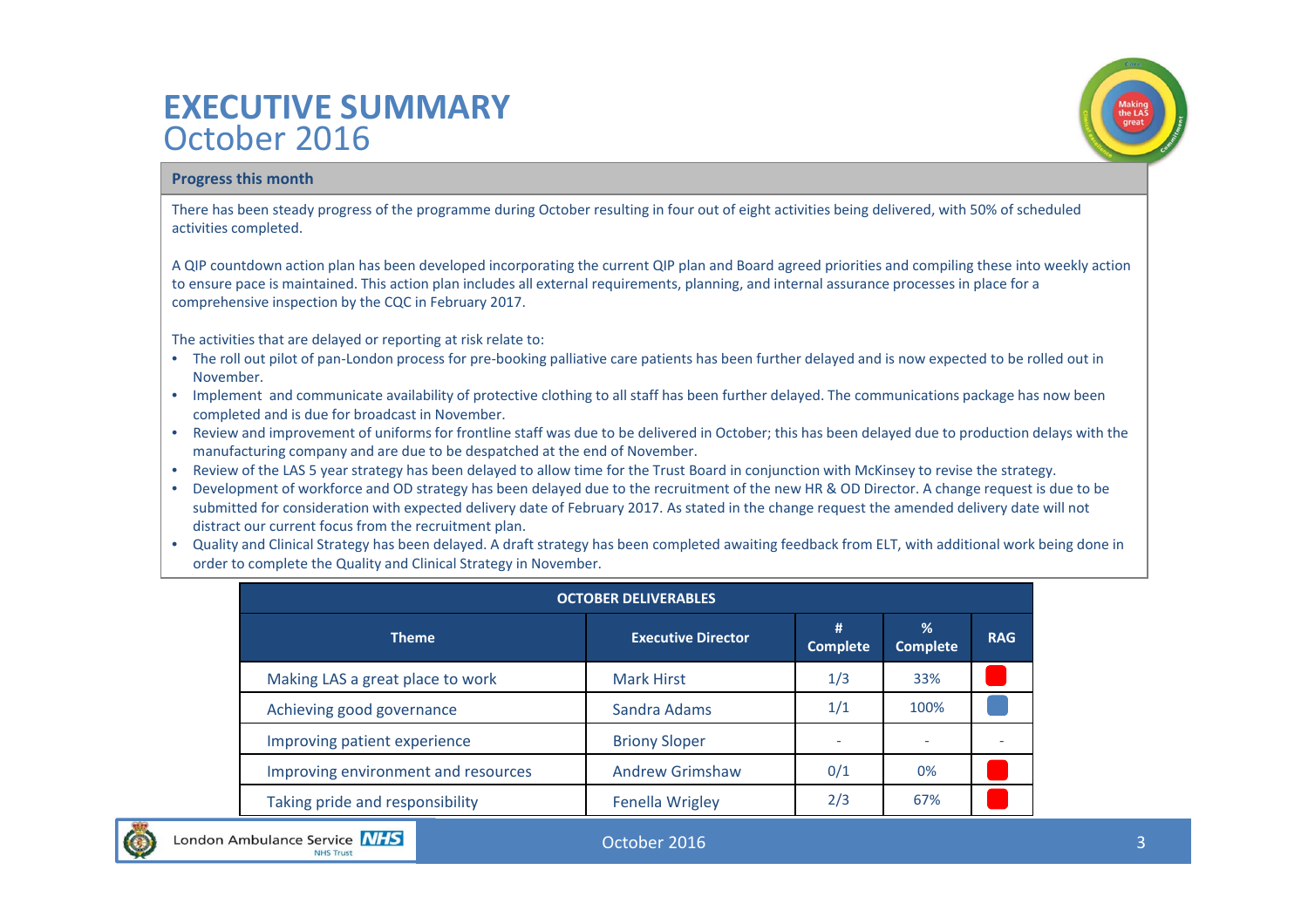### **PROGRAMME SUMMARY**Forecast View

### **Programme:**

- The QIP has now moved into Phase 2 and all QIP deliverables have now been incorporated into the countdown weekly action plan. Weekly progress reports will be produced for Trust Board.
- As part of the Trust preparations for CQC inspection in February 2017; monthly managers briefings are taking place to keep managers abreast of issues and developments. Briefings will also be used to generate ideas and receive feedback from staff.
- All directorates will be required to complete <sup>a</sup> self assessment of all functions against the CQC domains. Unannounced visits to stations will also commence in November.
- CQRG have requested <sup>a</sup> deep dive review on Theme 5 Taking Pride and Responsibility in November. The specific areas within this theme that CQRG would like the Trust to focus on is medicines management.
- Throughout November the communications team will be putting out <sup>a</sup> range of communications on medicines management including payslip postcards, articles and videos on the Pulse, Listening into Action (LiA) and sector Facebook pages.

| <b>Flederance</b> | <b>Decoration of Action</b>                                                                                                                                                                    | <b>Who is leading</b><br>$\overline{\phantom{a}}$ | <b>Progress notes</b>                                                                                                                                                                                                                                                                                    | $D - r - 1$<br><b><i><u>under</u></i></b> |    |                                      |                                              |                                      | we. /30. /30. /33. /33. /33. /33.                           |                           |
|-------------------|------------------------------------------------------------------------------------------------------------------------------------------------------------------------------------------------|---------------------------------------------------|----------------------------------------------------------------------------------------------------------------------------------------------------------------------------------------------------------------------------------------------------------------------------------------------------------|-------------------------------------------|----|--------------------------------------|----------------------------------------------|--------------------------------------|-------------------------------------------------------------|---------------------------|
| <b>SAFETY</b>     |                                                                                                                                                                                                |                                                   |                                                                                                                                                                                                                                                                                                          |                                           |    |                                      |                                              |                                      |                                                             |                           |
|                   | <b>Actions relating to Medicines</b>                                                                                                                                                           |                                                   |                                                                                                                                                                                                                                                                                                          |                                           |    |                                      |                                              |                                      |                                                             |                           |
| CH53              | Complete initial accessment<br>meeting with Pharmacu. Also see<br>action CH74.                                                                                                                 | Lica Mauzewelco                                   | Conciera                                                                                                                                                                                                                                                                                                 | $00 - \lambda$ an-15                      | G  |                                      |                                              |                                      |                                                             |                           |
| CHT4              | Nedcines Naturgement - key<br>actors outlined in initial meeting to<br>be witten up including a clear<br>tineline as that progress parties<br>monitored on a fortraghtly basis.                | RachaelMongonery                                  | Feedback from LM and AC re information<br>sativing AS coordinating risk<br>acceciment completion.                                                                                                                                                                                                        | 08-An-15 AG                               |    | <b>Action Plan to</b><br>be-compled. | Montgerig<br><b>Newting to fake</b><br>place |                                      | <b>Montrane</b><br>nestatgitu taka<br>place                 |                           |
| <b>CHTS</b>       | Treatment room doors for the Alex<br>to be ordered.                                                                                                                                            | Lisa Meuszenko                                    | Position statement regarding site specific<br>controls for ambient temperature to be to<br>be agreed and signed off. Doors to be<br>sidaredho achieve ambient temperature                                                                                                                                | $08 - \lambda n - 15$ AG                  |    |                                      |                                              | peakers<br><b>distances</b><br>aguat | door living<br><b><i><u>STARTING AT </u></i></b>            | door firtung<br>parciered |
| CHIT7             | Priority plan for Affine atment door<br>to be developed                                                                                                                                        | RachaelMontgomery                                 | Conciera                                                                                                                                                                                                                                                                                                 | $08 - \lambda = -15$                      | G  |                                      |                                              |                                      |                                                             |                           |
| CHITE             | Drug kidge checking toon to be<br>used by all wards and departments.                                                                                                                           | Lica Messicanico                                  | Conciera                                                                                                                                                                                                                                                                                                 | $00 - 3$ or $-15$                         | G  |                                      |                                              |                                      |                                                             |                           |
| CHTIS             | Pharmaculto identify the hipe and<br>cost of replacement doors for drug<br>cupboards that currently have<br>doors which do not meet the<br>required specification.                             | Algon Small                                       | The need for CD oupboard upgrade<br>evaluated by AC and recommendation in<br>that this is not a neoessary action before<br>CQC AS to complete a FA to identify that<br>risk har been arressed and ir mitgated to<br>acoeptable level. Pharmacs to pubmit a<br>capital bid on behalf of the organization. | $00 - \lambda n - 15$ $\Lambda$ G         |    |                                      |                                              |                                      | FM.<br><b>AUTORIZINANE RI</b><br>be completed<br>and agreed |                           |
| CHIDS             | Mased doses and non-<br>administration of medicines to be<br>audeodin June, Analysis of results<br>larveek Emeeting                                                                            | RachaelMontgomers                                 |                                                                                                                                                                                                                                                                                                          | 05-An-15 AG                               |    |                                      |                                              |                                      |                                                             |                           |
| CH194             | Weekly removal of CD's by ward<br>phamacy staff inglemented                                                                                                                                    | RachaelMontgomery                                 | FM cascaded to chamacists. FM to<br>shipin pasition statements on technician<br>Puckamers hom AC.                                                                                                                                                                                                        | $08 - \lambda n - 15$                     | AG |                                      |                                              |                                      |                                                             |                           |
| CHTIS             | Postion statement on WFI and<br>Salne angs storage. Gutcone<br>cascaded to White for action. CA<br>by ward pharmacy mall that action<br>completed. GASpr all non-ward<br>areas completed by AS | Lica Meuczanko                                    | Postten clarified. CDVs. manons and<br><b>Wisinformed Leadpharmacins</b><br>informed and to QA wards from yo Bith<br>Aine, AS to QA non-ward areas                                                                                                                                                       | 05-An-15 AG                               |    |                                      |                                              |                                      |                                                             |                           |
| CHO8              | The process for the delivery to and<br>return of medicines ham is ands to<br>pharmacula not completely secure.<br>Greenbowbag delivery zustem                                                  | Hugh Morrow                                       |                                                                                                                                                                                                                                                                                                          | 06-An-15 AG                               |    |                                      |                                              |                                      |                                                             |                           |
| CH137             | Over-arching analysis of Trust<br>issues and trends from annual ward. Alan Camerall<br>and quarterly CD audits created                                                                         |                                                   | Done and validated at PEC we 5th June.<br>Meda Manibulatin to commo remaining<br>innues to staff borow 25th.                                                                                                                                                                                             | $08 - \lambda n - 15$ AG                  |    |                                      |                                              |                                      |                                                             |                           |
| CHT08             | The transfer of patients medicines<br>hom the ED and NAU to transfer<br>wards is not conciliant with oursers                                                                                   | Lisa Ministeriko                                  |                                                                                                                                                                                                                                                                                                          | $08 - \lambda n - 15$ AG                  |    |                                      |                                              |                                      |                                                             |                           |

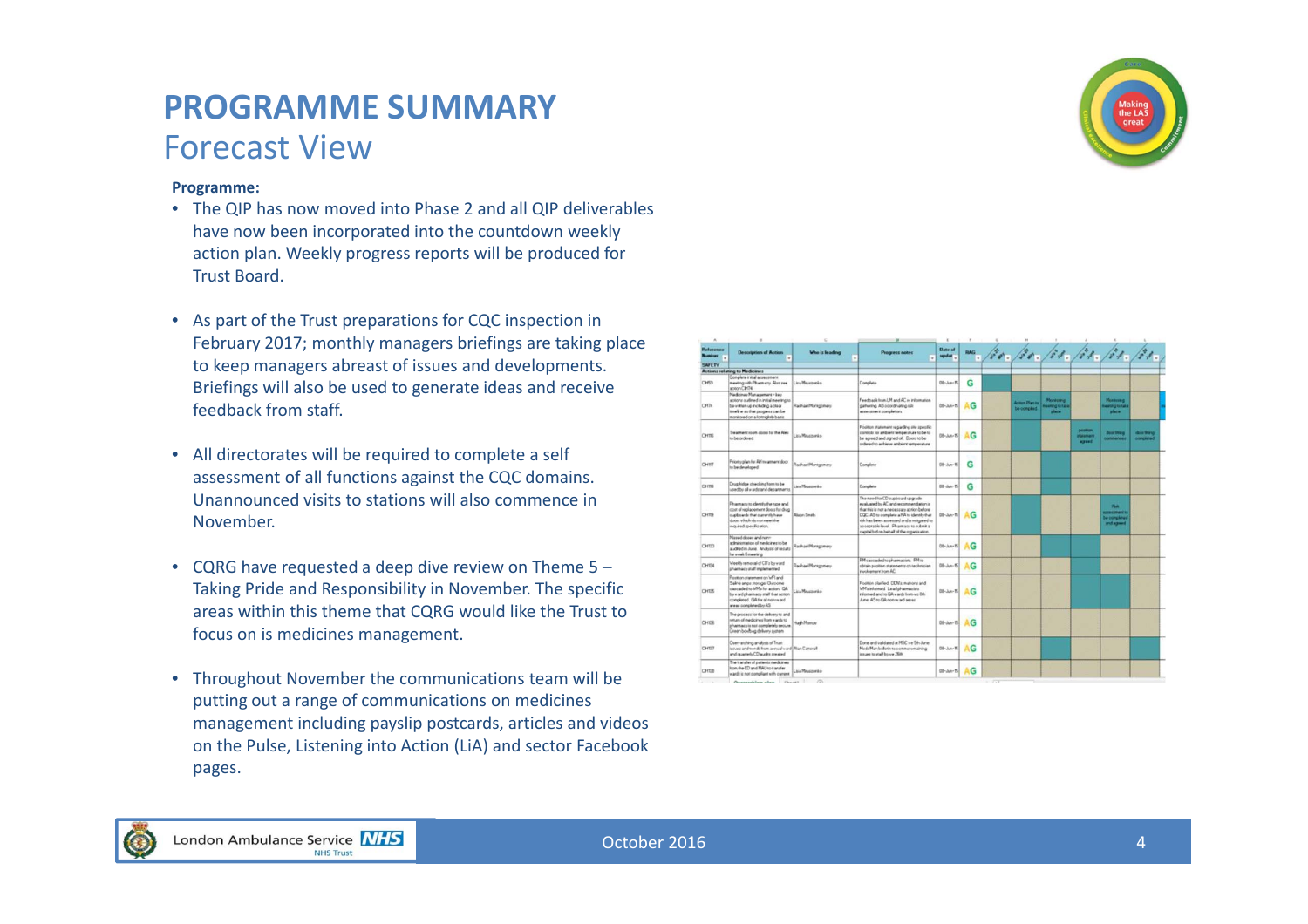

### **WORKSTREAM PROGRESS REPORTS**

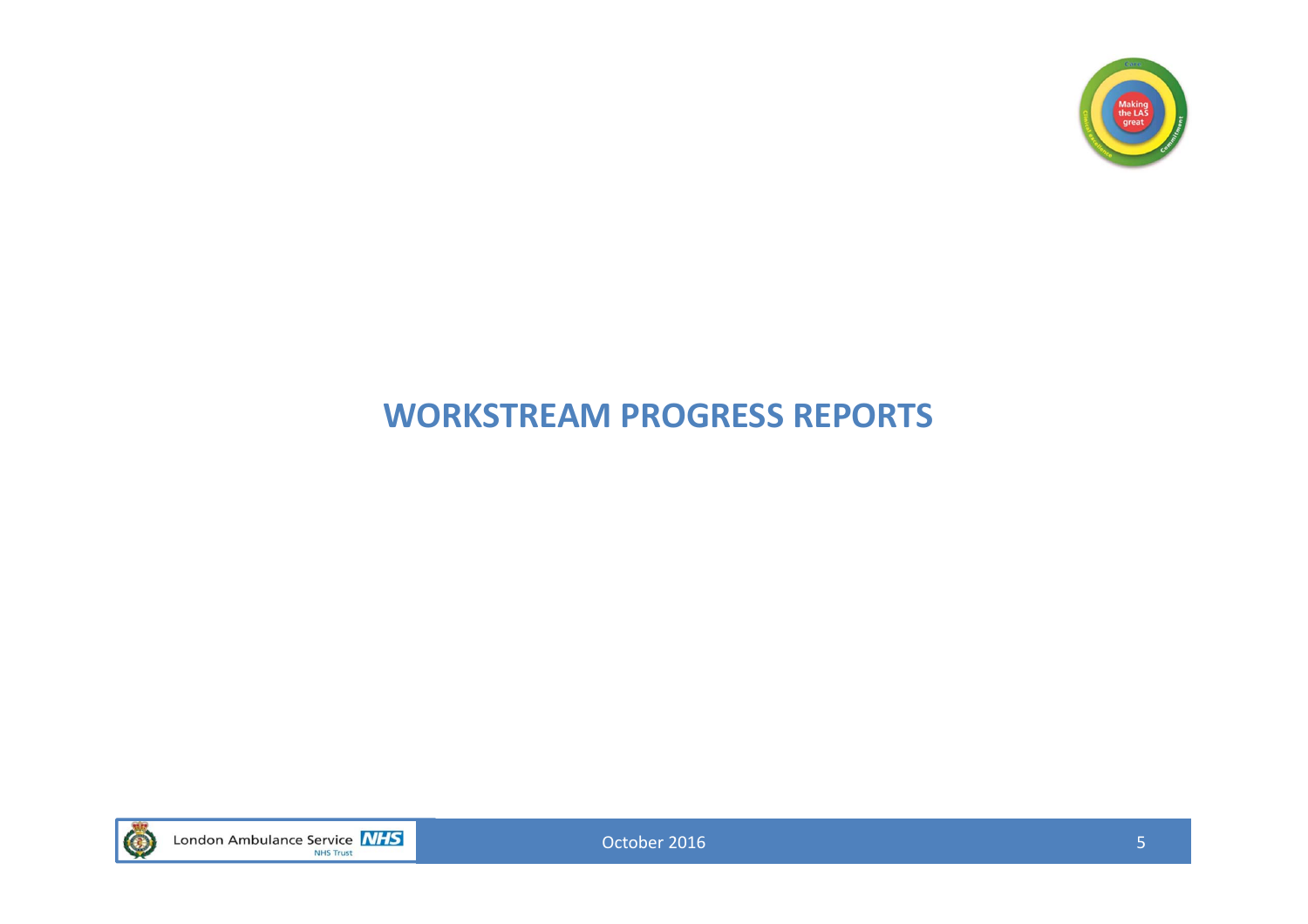### **1| MAKING THE LAS A GREAT PLACE TO WORK** Executive Lead: Mark Hirst



#### **EQUALITY AND INCLUSION**

Work against the WRES action plan continues to be progressed. The BME network will be re‐launched as Association Diverse and Minority Ambulance Staff (ADAMAS) with the first meeting due to be held on 30 November 2016.

#### **VISION AND STRATEGY**

The CEO Road‐shows bringing together managers from, EOC and corporate functions and will be completed prior to the end of October 2016. The Road‐shows were well attended and gave the opportunity for staff to directly raise questions with members of the Executive Leadership Team. Further Road‐shows are scheduled for November 2016 at various locations throughout the Trust. The Road‐shows will primarily focus on reminding staff of the CEO commitments from last year along with <sup>a</sup> section on "you said… we did". They will also include updates on:

- CQC plans
- Band 6
- Rest break agreements
- Operational performance

• The new Quality & Clinical strategy

#### **HIGHLIGHTSTHIS MONTH**

The refresh of the five year strategy is currently delayed, the Director of Transformation and Strategy in conjunction with the Chairman have been discussing the current focus with McKinsey. Further discussions have been scheduled for November to get this on track, whilst the Trust focuses on delivery of the winter plan and preparing for the re‐inspection in February 2017.

A change request has been submitted to amend the delivery date for the Workforce and OD strategy so that the recently appointed Director of HR and OD is able to have input into the strategic direction of the directorate. The amended delivery date will not distract the Trust from its current focus on delivering the recruitment target for the remainder of 2016/17 and in to 2017/18.

#### **BULLYING AND HARASSMENT**

The Bullying and Harassment specialist continues to deliver workshops. Specialised workshops have been conducted in conjunction with HART and the Clinical Hub in EOC which have focused on the creation of action plans in order to support developing culture change.

EOC have also interviewed for specific Dignity and Respect Ambassadors, which were recruited from individuals across all staff groups in the Directorate to help move resolution to mediation and conducting difficult conversations to address concerns as they arise rather than formal grievances if appropriate.

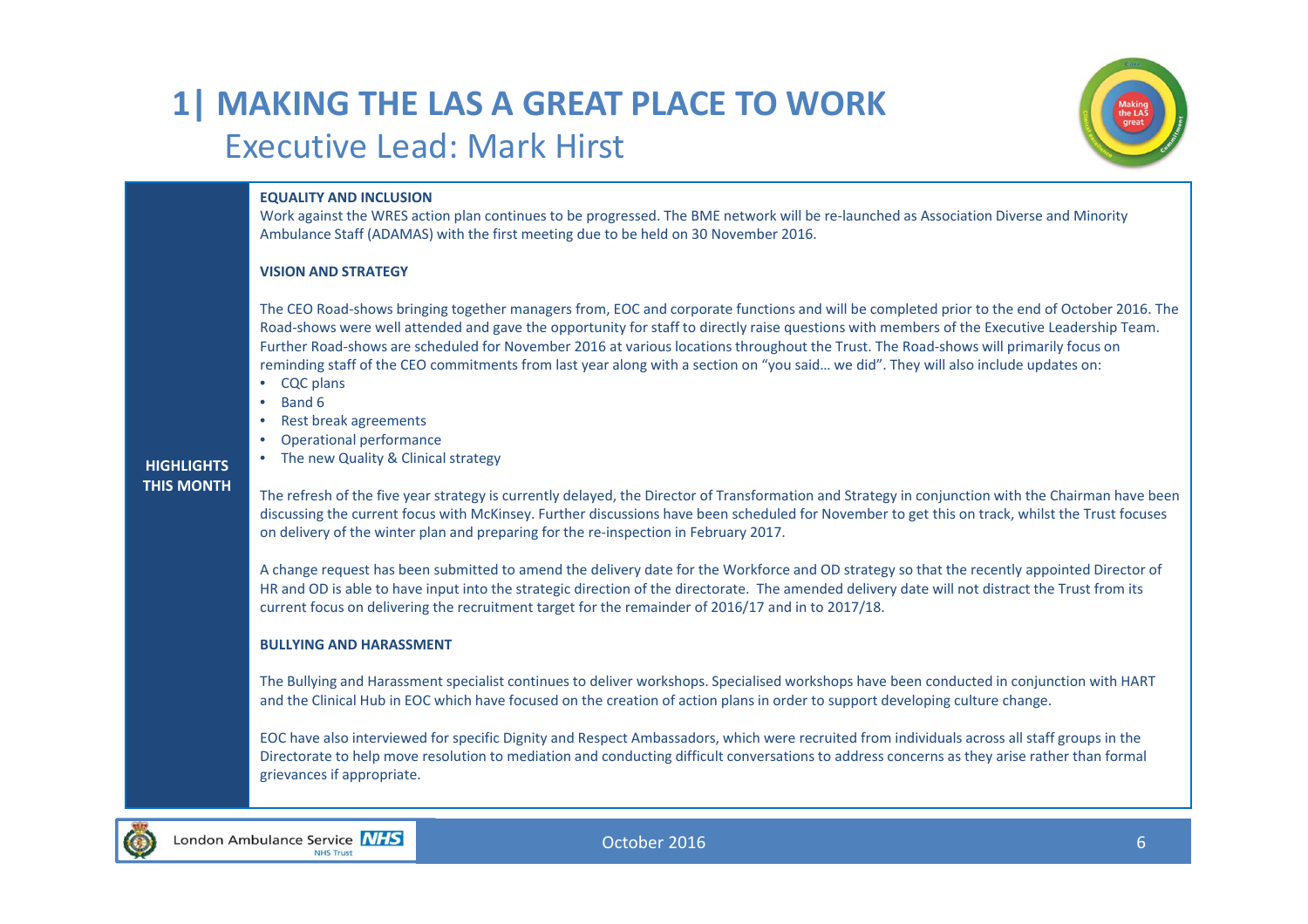### **1| MAKING THE LAS A GREAT PLACE TO WORK** Progress – October 2016

**Oct 2016**

**Delayed** 



|                                                           |                      | Oct <sub>2</sub> |             |  |  |
|-----------------------------------------------------------|----------------------|------------------|-------------|--|--|
| <b>Deliverable</b>                                        | Lead                 | <b>Complete</b>  | <b>Dela</b> |  |  |
| <b>Advert to Action</b><br>(Recruitment)                  | <b>Tracey Watts</b>  |                  |             |  |  |
| <b>Bullying and Harassment</b>                            | <b>Cathe Gaskell</b> |                  |             |  |  |
| <b>Training</b>                                           | <b>Jane Thomas</b>   |                  |             |  |  |
| <b>Equality and Inclusion</b>                             | <b>Melissa Berry</b> |                  |             |  |  |
| Vision and Strategy                                       | Karen Broughton      | 1                | 1           |  |  |
| <b>Supporting Staff</b>                                   | <b>Gill Heuchan</b>  |                  |             |  |  |
| Retention                                                 | Lindsay Koppenhol    |                  |             |  |  |
| <b>Workforce and</b><br><b>Organisational Development</b> | Karen Broughton      |                  | 1           |  |  |

|         | <b>Outstanding actions</b> |
|---------|----------------------------|
| At Risk |                            |
|         |                            |
|         |                            |
|         |                            |
|         |                            |
|         |                            |
|         |                            |
|         |                            |
|         |                            |
|         |                            |
|         |                            |
|         |                            |
|         |                            |
|         |                            |
|         |                            |
|         |                            |
|         |                            |

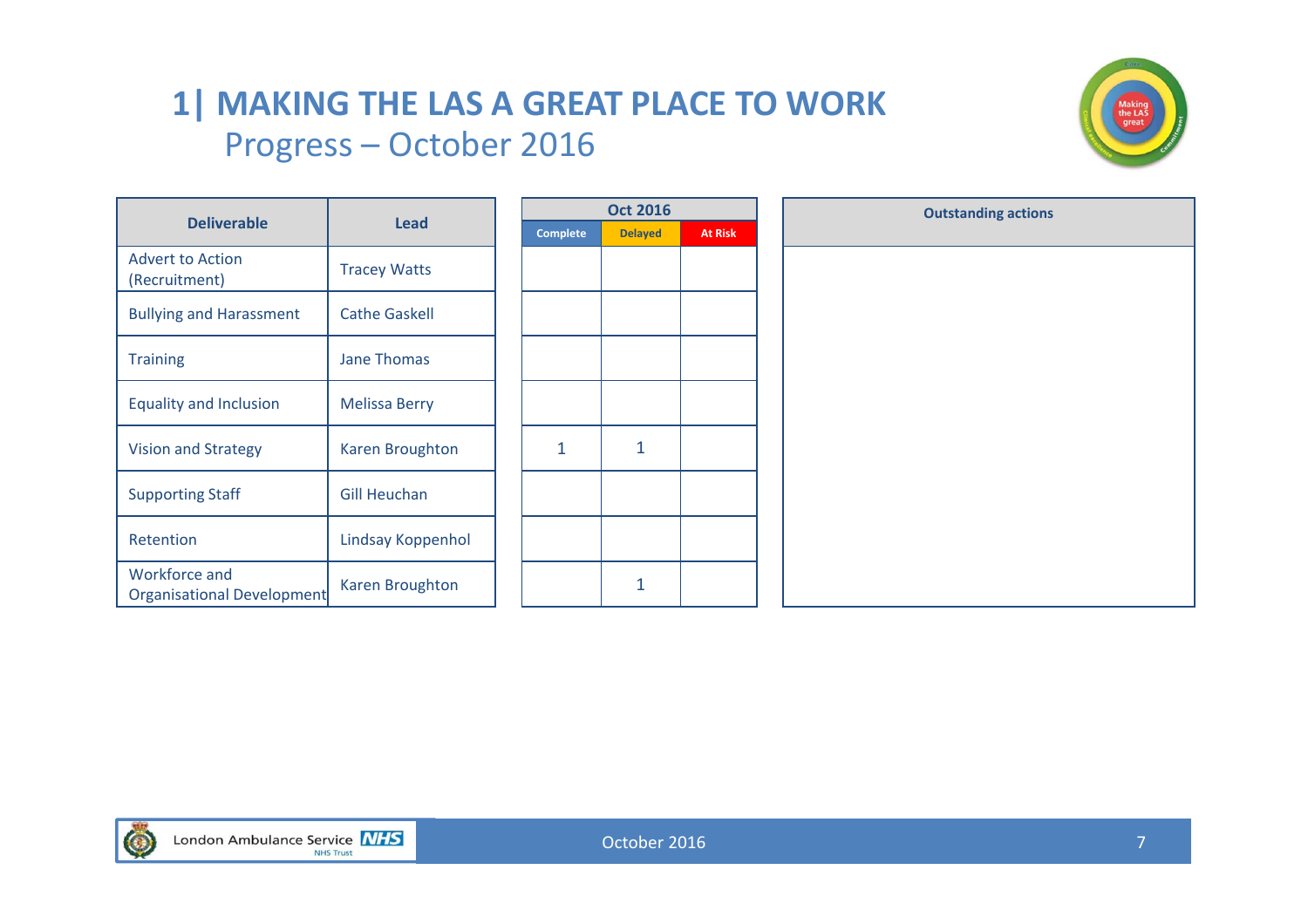## **1| MAKING THE LAS A GREAT PLACE TO WORK** Forecast View



| <b>Focus for next month</b>                                                                                                                                                                                       | <b>Key risks and challenges</b> |
|-------------------------------------------------------------------------------------------------------------------------------------------------------------------------------------------------------------------|---------------------------------|
| Progressing with the OLM and ESR deliverables<br>Working across all directorates to ensure the trust meets the appraisal<br>targets.<br>Delivering on weekly actions as part of the countdown weekly action plan. |                                 |

| <b>Deliverable</b><br><b>Lead</b>                                                       |                      |  |          |                 | <b>Nov 2016</b> |                |  | <b>Dec 2016</b> |                |                |                |  |
|-----------------------------------------------------------------------------------------|----------------------|--|----------|-----------------|-----------------|----------------|--|-----------------|----------------|----------------|----------------|--|
|                                                                                         |                      |  | Complete | <b>On Track</b> | <b>Delayed</b>  | <b>At Risk</b> |  | <b>Complete</b> | On Track       | <b>Delayed</b> | <b>At Risk</b> |  |
| <b>Advert to Action (Recruitment)</b>                                                   | <b>Julie Cook</b>    |  |          |                 |                 |                |  |                 |                |                |                |  |
| <b>Bullying and Harassment</b>                                                          | <b>Cathe Gaskell</b> |  |          |                 |                 |                |  |                 | $\overline{2}$ |                |                |  |
| <b>Training</b>                                                                         | Jane Thomas          |  |          |                 |                 |                |  |                 |                |                |                |  |
| <b>Equality and Inclusion</b>                                                           | <b>Melissa Berry</b> |  |          |                 |                 |                |  |                 |                |                |                |  |
| <b>Vision and Strategy</b>                                                              | Karen Broughton      |  |          |                 |                 |                |  |                 | 1              |                |                |  |
| <b>Supporting Staff</b>                                                                 | <b>Gill Heuchan</b>  |  |          |                 |                 |                |  |                 | $\overline{2}$ |                |                |  |
| Retention                                                                               | Lindsay Koppenhol    |  |          |                 |                 |                |  |                 |                |                |                |  |
| <b>Workforce and Organisational</b><br>Development                                      | Karen Broughton      |  |          |                 |                 |                |  |                 |                |                |                |  |
| London Ambulance Service NHS<br>$\circledcirc$<br>October 2016<br>8<br><b>NHS Trust</b> |                      |  |          |                 |                 |                |  |                 |                |                |                |  |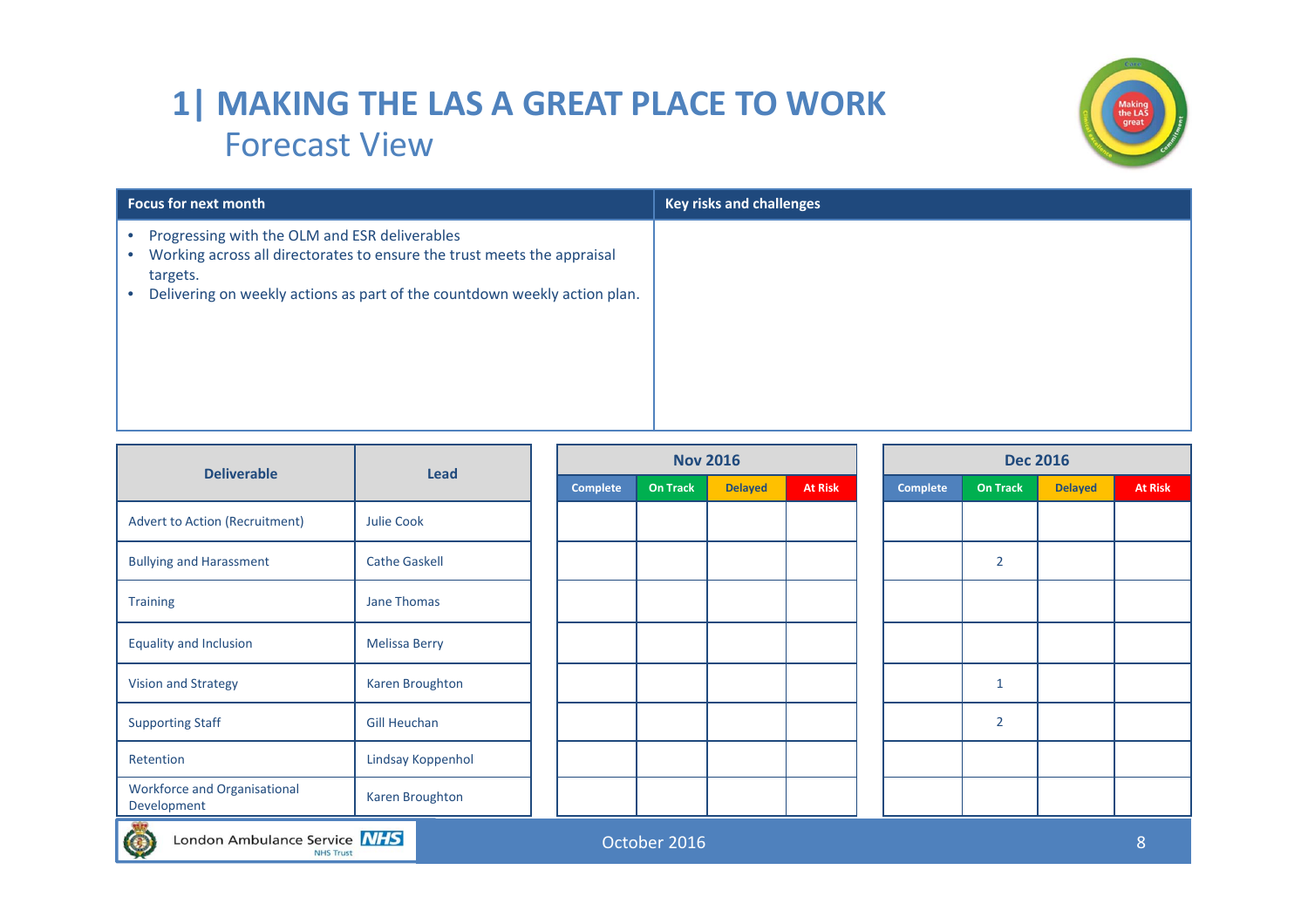# **2| ACHIEVING GOOD GOVERNANCE** Executive Lead: Sandra Adams



### **IMPROVING INCIDENT REPORTING**

The October monthly newsletter was published with focus on knowing your limits with Manual Handling, <sup>a</sup> successful pilot to ensure staff are not at risk of injury due to razors being exposed within their bags by containing these sharps in <sup>a</sup> clip –lock containers. The pilot was undertaken by union representatives with great success. The newsletter also focussed attention on staff engagement, encouraging staff to contact the team for any concerns, queries, or suggestions for change**.**

#### **OPERATIONAL PLANNING**

**HIGHLIGHTSTHIS MONTH**

EOC workstream leads have undertaken an evaluation of the desk functions and <sup>a</sup> review of the EOC operation model (effectiveness and efficiency). Work continues on the development of the EOC strategy with the first draft on track to be completed in November. Environmental changes within EOC will take place in November, this includes :

- Wall Boards with regular and relevant updates for Staff
- Repainting of the EOC ( HQ‐Waterloo)
- Refurbishment and additional equipment (Bow)

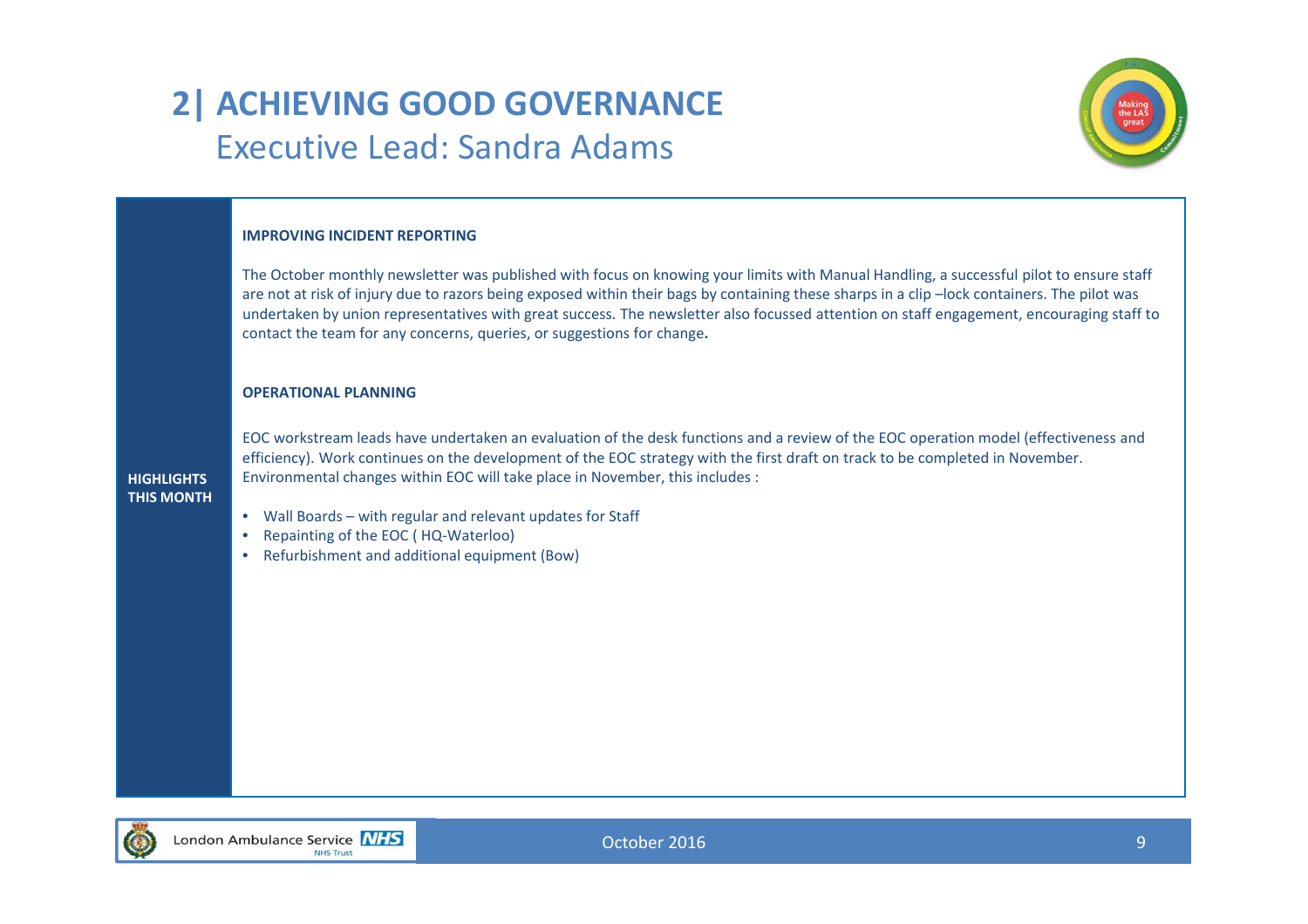# **2| ACHIEVING GOOD GOVERNANCE** Progress – October 2016



|                                                                   |                       | <b>Oct 2016</b> |                | <b>Outstanding actions</b> |  |
|-------------------------------------------------------------------|-----------------------|-----------------|----------------|----------------------------|--|
| <b>Deliverable</b>                                                | <b>Lead</b>           | <b>Complete</b> | <b>Delayed</b> | <b>At Risk</b>             |  |
| <b>Risk Management</b>                                            | Sandra Adams          |                 |                |                            |  |
| Capability and capacity of<br>Health, Safety and Risk<br>function | Sandra Adams          |                 |                |                            |  |
| Improving incident<br>reporting                                   | Sandra Adams          | $\mathbf{1}$    |                |                            |  |
| <b>Duty of Candour</b>                                            | Sandra Adams          |                 |                |                            |  |
| <b>Operational planning</b>                                       | Paul Woodrow          |                 |                |                            |  |
| Listening to patients                                             | Fenella Wrigley       |                 |                |                            |  |
| <b>Blue light collaboration</b>                                   | Karen Broughton       |                 |                |                            |  |
| <b>CQC</b> reinspection                                           | <b>Fionna Moore</b>   |                 |                |                            |  |
| <b>Business intelligence</b><br>systems                           | <b>Jill Patterson</b> |                 |                |                            |  |
| Internal audit                                                    | Sandra Adams          |                 |                |                            |  |
| Policy and guidance review                                        | Sandra Adams          |                 |                |                            |  |

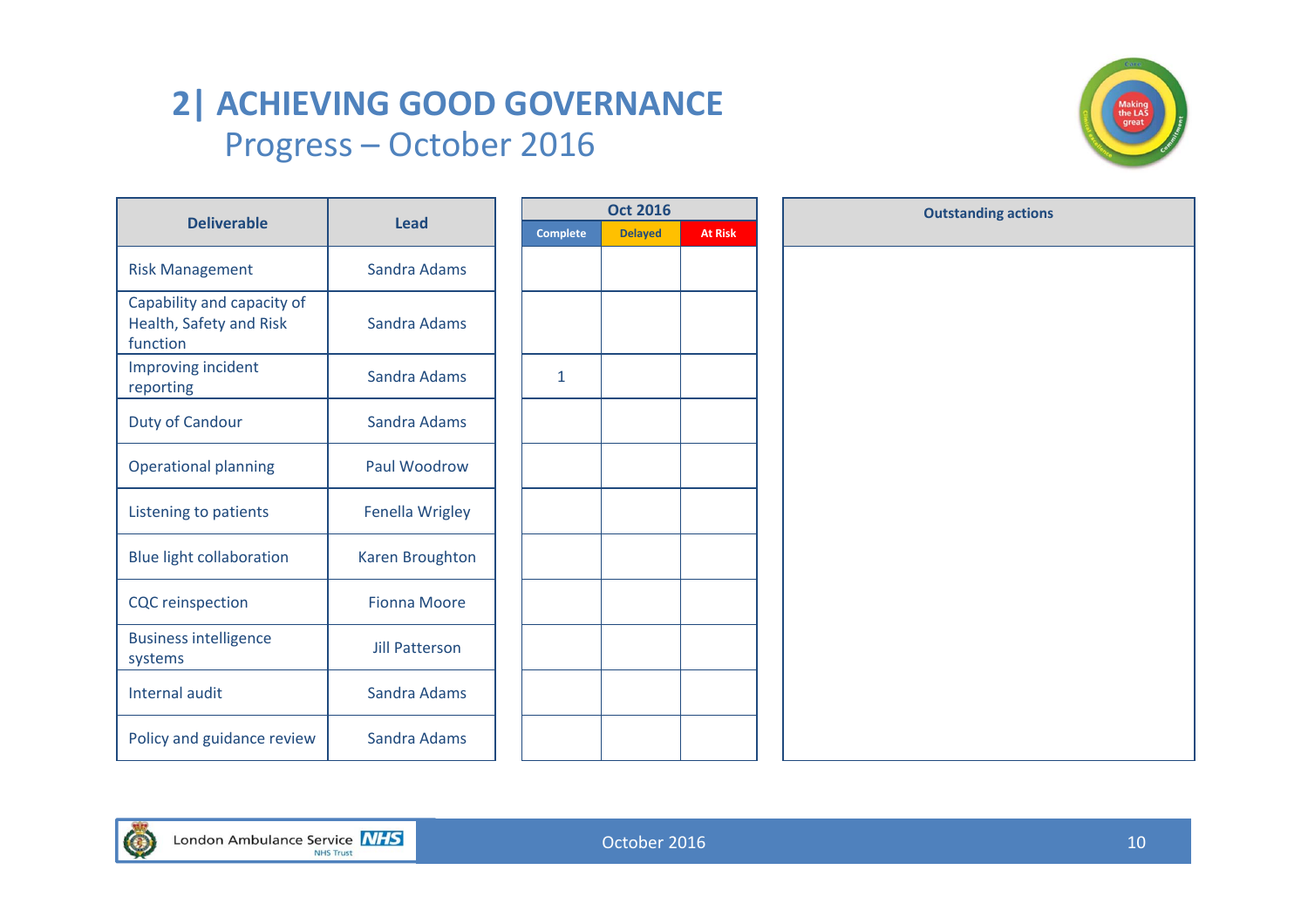# **2| ACHIEVING GOOD GOVERNANCE** Forecast View



| <b>Focus for next month</b>                                                                                                                                                                                                                                                                                      | <b>Key risks and challenges</b> |
|------------------------------------------------------------------------------------------------------------------------------------------------------------------------------------------------------------------------------------------------------------------------------------------------------------------|---------------------------------|
| EOC – continued focus on the quick wins with further progress made to the<br>EOC strategy and completion of the environmental changes.<br>Publish the Rest Break Policy<br>Continue to prepare the trust for the next CQC inspection<br>Delivering on weekly actions as part of the countdown weekly action plan |                                 |

|                                                                        |                       |                 |                 | <b>Nov 2016</b> |                |  | <b>Dec 2016</b> |                 |                |                |  |
|------------------------------------------------------------------------|-----------------------|-----------------|-----------------|-----------------|----------------|--|-----------------|-----------------|----------------|----------------|--|
| <b>Deliverable</b>                                                     | <b>Lead</b>           | <b>Complete</b> | <b>On Track</b> | <b>Delayed</b>  | <b>At Risk</b> |  | <b>Complete</b> | <b>On Track</b> | <b>Delayed</b> | <b>At Risk</b> |  |
| <b>Risk Management</b>                                                 | Sandra Adams          |                 |                 |                 |                |  |                 | 1               |                |                |  |
| Capability and capacity of Health,<br>Safety and Risk function         | Sandra Adams          |                 |                 |                 |                |  |                 |                 |                |                |  |
| Improving incident reporting                                           | Sandra Adams          |                 | $\mathbf{1}$    |                 |                |  |                 | $\overline{2}$  |                |                |  |
| Duty of Candour                                                        | Sandra Adams          |                 |                 |                 |                |  |                 | $\mathbf{1}$    |                |                |  |
| <b>Operational planning</b>                                            | Paul Woodrow          |                 | $\overline{2}$  |                 |                |  |                 |                 |                |                |  |
| Listening to patients                                                  | Fenella Wrigley       |                 |                 |                 |                |  |                 |                 |                |                |  |
| <b>Blue light collaboration</b>                                        | Karen Broughton       |                 |                 |                 |                |  |                 |                 |                |                |  |
| <b>CQC</b> reinspection                                                | <b>Fionna Moore</b>   |                 |                 |                 |                |  |                 | $\mathbf{1}$    |                |                |  |
| <b>Business intelligence systems</b>                                   | <b>Jill Patterson</b> |                 |                 |                 |                |  |                 | $\overline{2}$  |                |                |  |
| Internal audit                                                         | Sandra Adams          |                 |                 |                 |                |  |                 | $\mathbf{1}$    |                |                |  |
| Policy and guidance review                                             | Sandra Adams          |                 |                 |                 |                |  |                 | 1               |                |                |  |
| London Ambulance Service NHS<br>October 2016<br>11<br><b>NHS Trust</b> |                       |                 |                 |                 |                |  |                 |                 |                |                |  |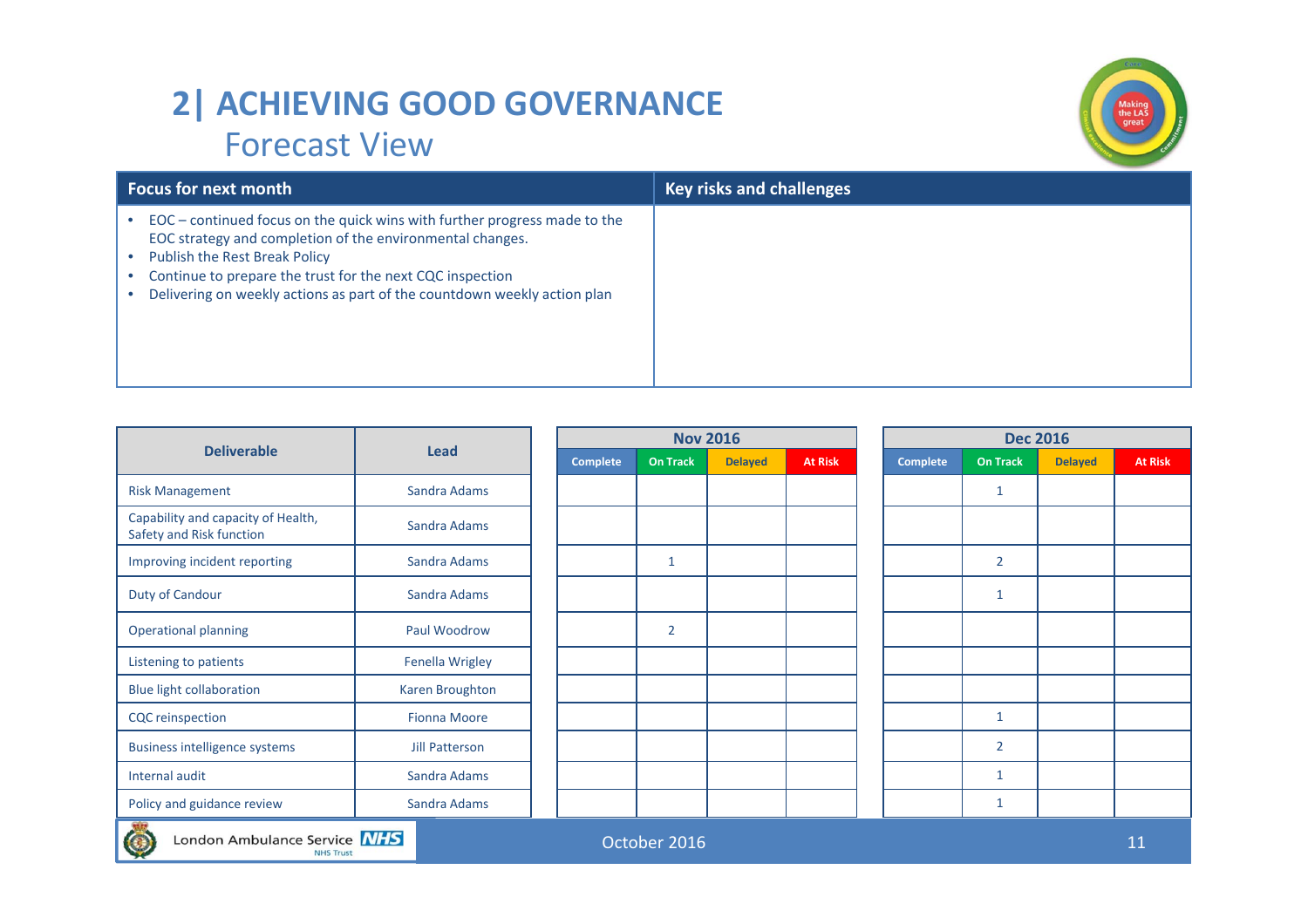# **3| IMPROVING PATIENT EXPERIENCE** Executive Lead: Briony Sloper



### **NON‐EMERGECY TRANSPORT SERVICE (NETS)**

Communication with palliative care pilot site in early October which resulted in a meeting with their Head of Administration on 17<sup>th</sup> October to discuss:

- Training requirements (content and numbers of sessions);
- How it would be delivered (group or 1:1);
- Who would require training and
- Agreement on where training is to take place.
- Training is now expected to go ahead week commencing 7/11/16 with the pilot due to start immediately afterward.

#### **MEETING PEOPLE'S NEEDS – BARIATRIC**

#### **HIGHLIGHTSTHIS MONTH**

- Work is progressing with regards to the bariatric service improvement with the preparation of the Bariatric business case.
- A paper is currently being drafted, which will be submitted to the next QIP Board. The intent of this paper is to set out the Trust's current bariatric provision, those actions already taken in terms of selecting and procuring new equipment and further investment, should it be required to increase our bariatric response.

### **MENTAL HEALTH**

- The team continues to develop the raising Mental Health awareness campaign which was built into the World Mental Health day event. Various stalls were constructed at LAS Headquarters on 10/10/2016; this was well attended and received very positive feedback.
- Mental Health presentation was given at the Patient care conference 26/10/2016 and on going series of joint Mental Health Simulation training with Metropolitan Police Service and South London and Maudsley NHS Trust ‐ first session took place on 25/10/16 with positive feedback.

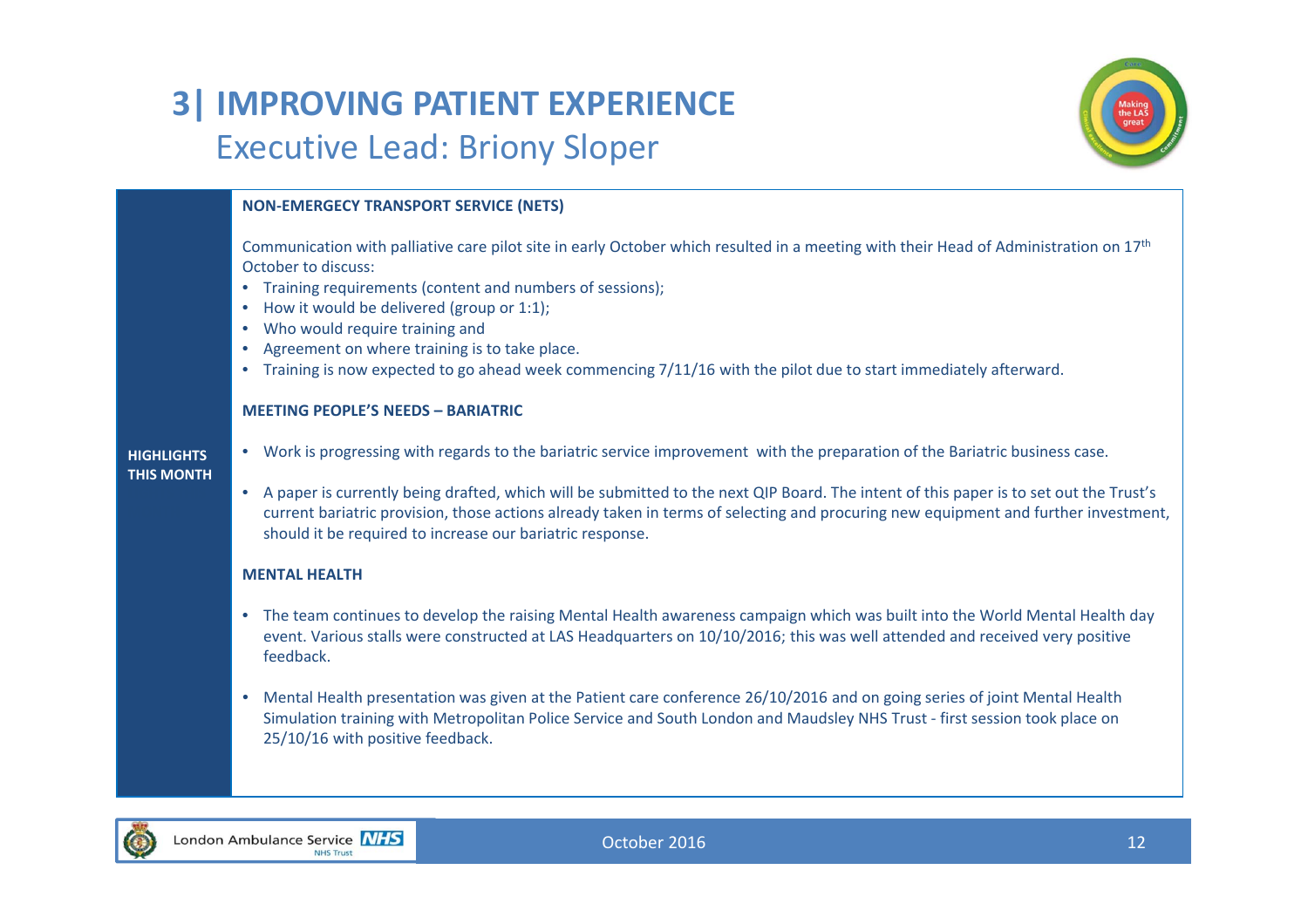# **3| IMPROVING PATIENT EXPERIENCE** Progress – October 2016



|                                  |                                       |  |                 | <b>Oct 2016</b> |                |                     |
|----------------------------------|---------------------------------------|--|-----------------|-----------------|----------------|---------------------|
| <b>Deliverable</b>               | <b>Lead</b>                           |  | <b>Complete</b> | <b>Delayed</b>  | <b>At Risk</b> |                     |
| <b>Patient Transport Service</b> | Paul Woodrow                          |  |                 |                 |                | Con<br>the<br>palli |
| Meeting peoples needs            | <b>Briony Sloper/ Paul</b><br>Woodrow |  |                 |                 |                |                     |
| <b>Response Times</b>            | Paul Woodrow                          |  |                 |                 |                |                     |
| Learning from experiences        | <b>Briony Sloper</b>                  |  |                 |                 |                |                     |

# **Outstanding actions** mplete training in early November and roll out pilot of pan‐London process for pre‐booking liative care patients.

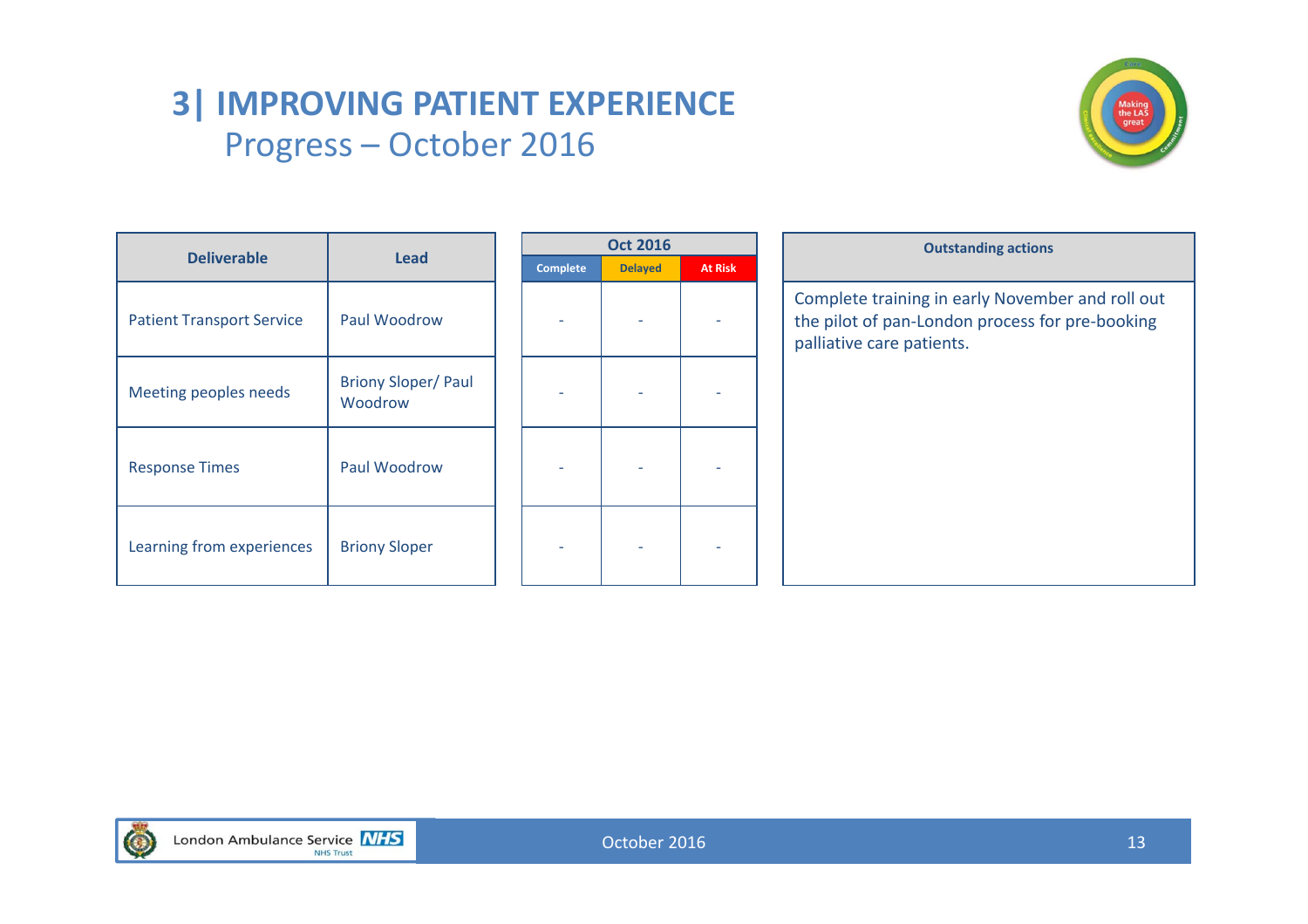# **3| IMPROVING PATIENT EXPERIENCE** Forecast View



| <b>Focus for next month</b>                                                                                                                                                               | <b>Key risks and challenges</b> |
|-------------------------------------------------------------------------------------------------------------------------------------------------------------------------------------------|---------------------------------|
| Deliver the pilot of pan-London process for pre-booking palliative care<br>$\bullet$<br>patients<br>Delivering on weekly actions as part of the countdown weekly action plan<br>$\bullet$ |                                 |

|                                  |                                        |                 |                 | <b>Nov 2016</b> |                | <b>Dec 2016</b> |                 |                |                |  |
|----------------------------------|----------------------------------------|-----------------|-----------------|-----------------|----------------|-----------------|-----------------|----------------|----------------|--|
| <b>Deliverable</b>               | <b>Lead</b>                            | <b>Complete</b> | <b>On Track</b> | <b>Delayed</b>  | <b>At Risk</b> | <b>Complete</b> | <b>On Track</b> | <b>Delayed</b> | <b>At Risk</b> |  |
| <b>Patient Transport Service</b> | Paul Woodrow                           |                 |                 |                 |                |                 |                 |                |                |  |
| Meeting peoples needs            | <b>Briony Sloper / Paul</b><br>Woodrow |                 |                 |                 |                |                 |                 |                |                |  |
| <b>Response Times</b>            | Paul Woodrow                           |                 |                 |                 |                |                 |                 |                |                |  |
| Learning from experiences        | <b>Briony Sloper</b>                   |                 |                 |                 |                |                 |                 |                |                |  |

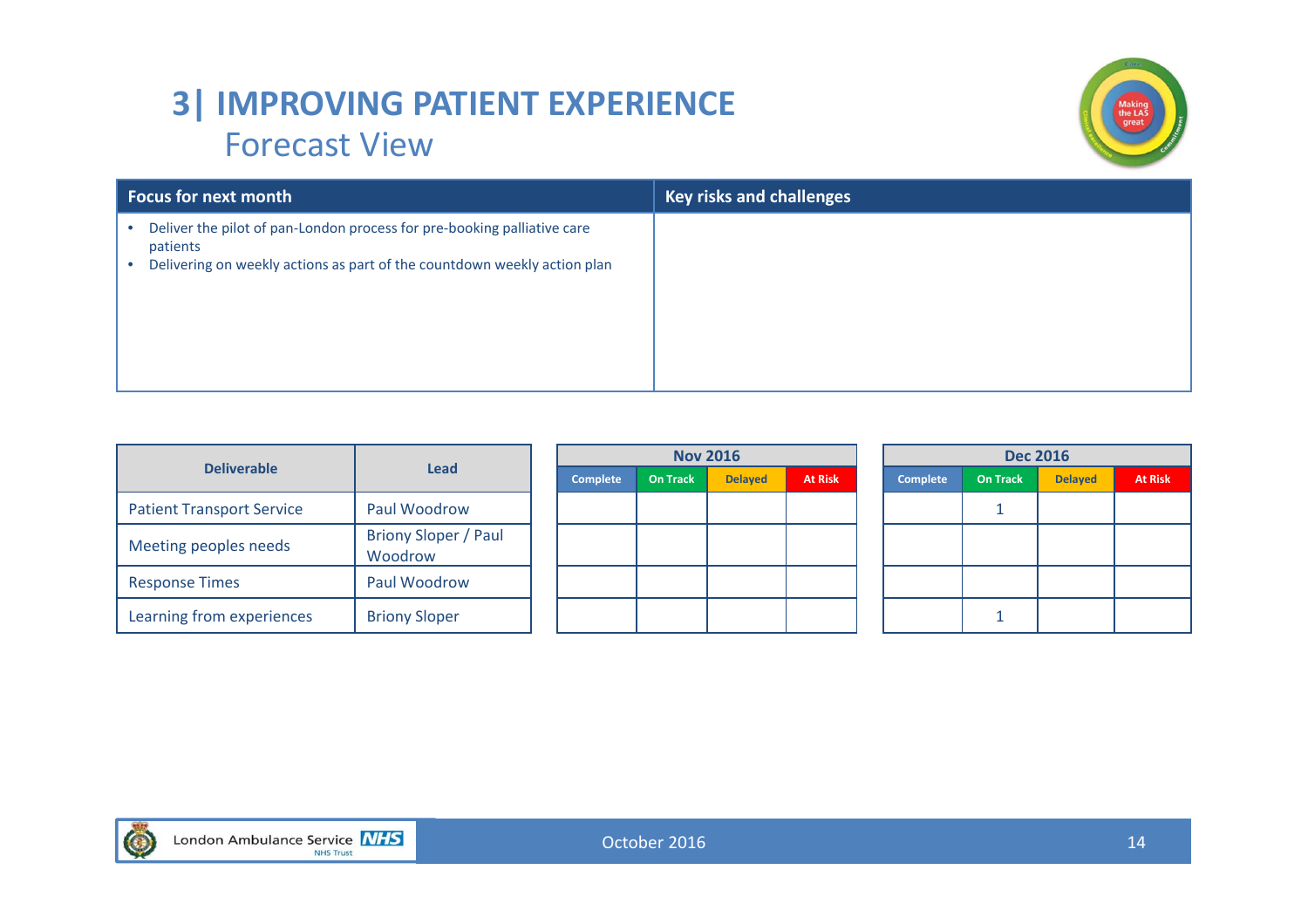### **4| IMPROVE ENVIRONMENT AND RESOURCES** Executive Lead: Andrew Grimshaw



### **VEHICLE PREPARATION / MAKE READY**

- The gold roll outs have completed on time to West sector (Fulham and Isleworth) with new ways of working now being embedded.
- The silver roll out completed on time to St. Helier (first site for South West sector).
- The gold roll outs to North West sector (Brent and Hillingdon) are on track for completion in November and December respectively.
- The silver roll out to Wimbledon, to complete the silver roll out to the South West sector, on track for November.
- To date no planned roll outs behind schedule.
- Stakeholder meetings continuing. Communications plan in place for all sites, to be rolled out across November.
- Project Steering Group and Project Board meetings continuing.

#### **HIGHLIGHTSTHIS MONTH**

### **INFECTION, PREVENTION AND CONTROL PERSONAL, PROTECTIVE EQUIPMENT (PPE)**

• New PPE packs delivered to sites with Vehicle Preparation teams across the Service to replace the protective clothing kit on vehicles. The communication package has now been completed and is due for broadcast in November.

### **ESTATES STRATEGY**

- The Director of Finance has identified and appointed external advisors to assist the Trust to complete hypothetical model for estates. The delivery date for completion is January 2017 for submission to the January Trust Board.
- Initial meetings underway, staff engagement sessions being planned for November 2016

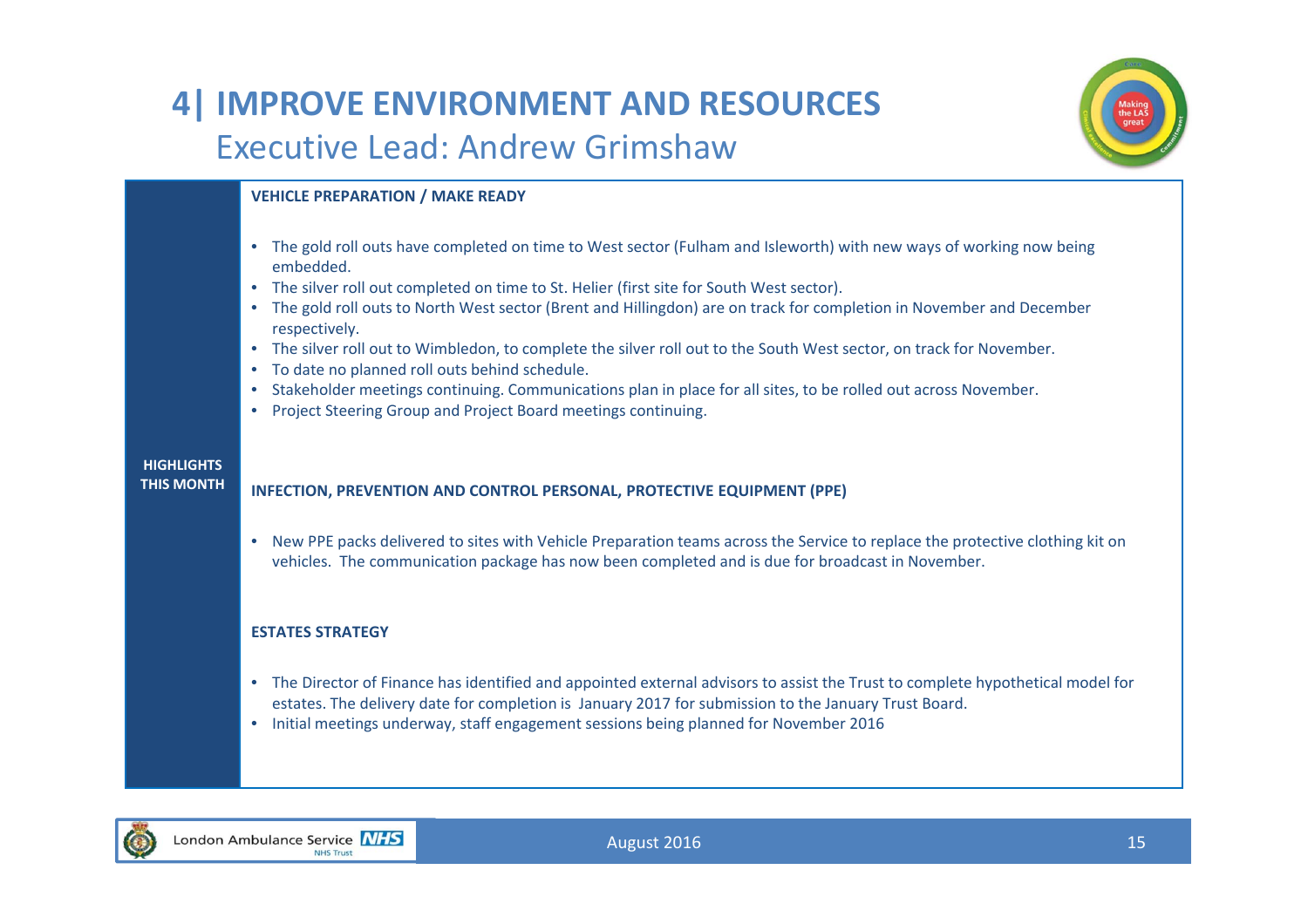# **4| IMPROVE ENVIRONMENT AND RESOURCES** Progress – October 2016



|                                                        |                                          |                 | October 2016   |      |
|--------------------------------------------------------|------------------------------------------|-----------------|----------------|------|
| <b>Deliverable</b>                                     | <b>Lead</b>                              | <b>Complete</b> | <b>Delayed</b> | At R |
| Fleet / Vehicle Preparation                            | <b>Andrew Grimshaw</b>                   |                 |                |      |
| <b>Information Management and</b><br><b>Technology</b> | <b>Andrew Watson</b>                     |                 |                | 1    |
| Infection prevention and<br>control                    | <b>Fenella Wrigley</b>                   |                 |                | 1    |
| <b>Facilities and Estates</b>                          | <b>Andrew Grimshaw</b>                   |                 |                |      |
| <b>Resilience functions</b>                            | Paul Woodrow                             |                 |                |      |
| <b>Operations Management</b>                           | Paul Woodrow                             |                 |                |      |
| Improving operational<br>productivity                  | Paul Woodrow                             |                 |                |      |
| Cost improvement programme                             | <b>Andrew Grimshaw</b>                   |                 |                |      |
| Frontline equipment and<br>uniforms                    | Paul Woodrow /<br><b>Andrew Grimshaw</b> |                 | 1              |      |

|   |                 | October 2016   |                |
|---|-----------------|----------------|----------------|
|   | <b>Complete</b> | <b>Delayed</b> | <b>At Risk</b> |
| W |                 |                |                |
|   |                 |                | $\mathbf{1}$   |
|   |                 |                | $\mathbf{1}$   |
| W |                 |                |                |
|   |                 |                |                |
|   |                 |                |                |
|   |                 |                |                |
| W |                 |                |                |
| W |                 | $\mathbf{1}$   |                |
|   |                 |                |                |

| <b>Deliverable</b>               | <b>Lead</b>                              |
|----------------------------------|------------------------------------------|
| t / Vehicle Preparation          | <b>Andrew Grimshaw</b>                   |
| rmation Management and<br>nology | <b>Andrew Watson</b>                     |
| ction prevention and<br>rol:     | Fenella Wrigley                          |
| lities and Estates               | <b>Andrew Grimshaw</b>                   |
| lience functions                 | Paul Woodrow                             |
| rations Management               | Paul Woodrow                             |
| roving operational<br>luctivity  | Paul Woodrow                             |
| improvement programme            | <b>Andrew Grimshaw</b>                   |
| tline equipment and<br>orms      | Paul Woodrow /<br><b>Andrew Grimshaw</b> |

• Initial epaulettes order delivered with roll out to complete by mid‐November.

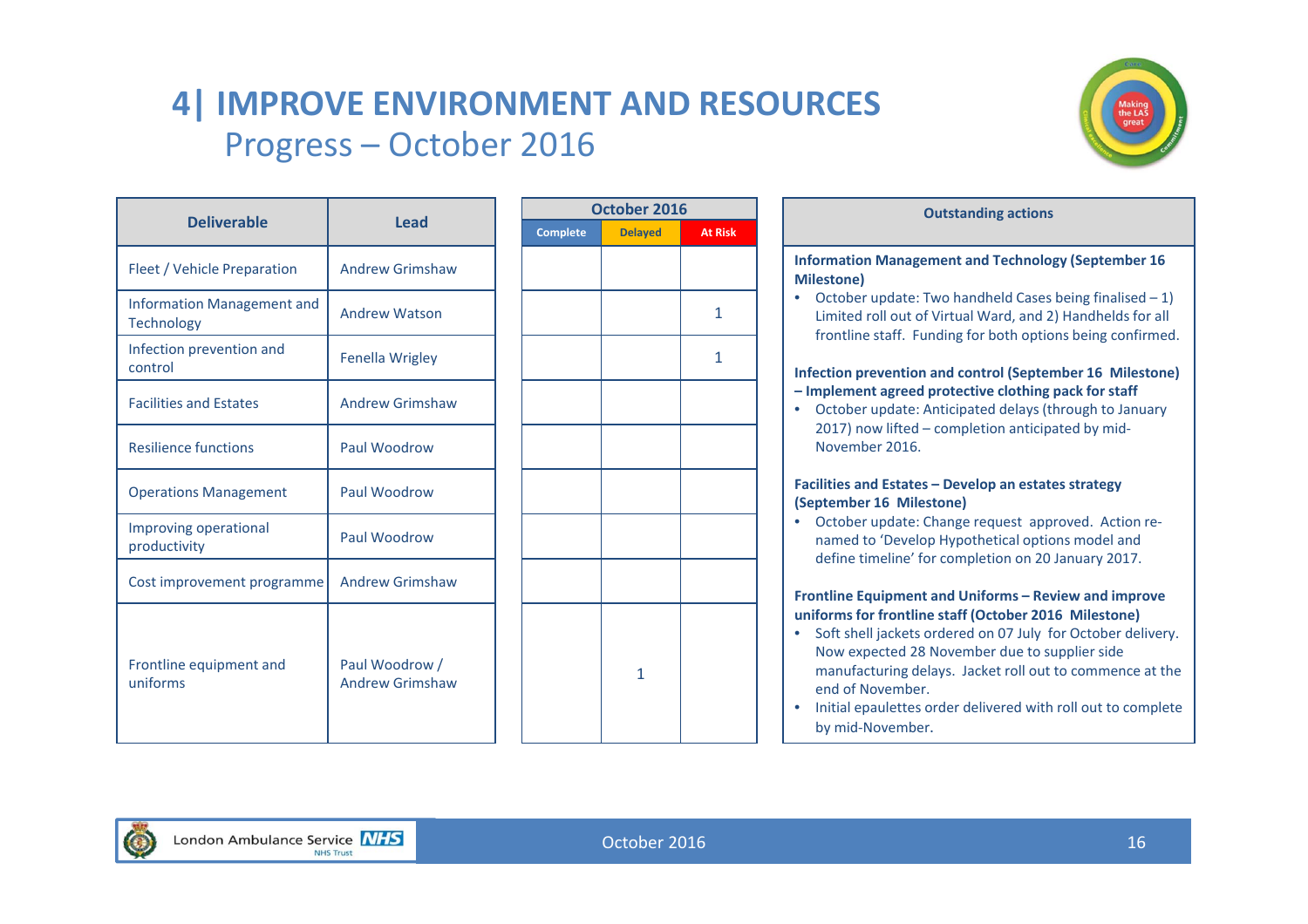# **4| IMPROVE ENVIRONMENT AND RESOURCES** Forecast View



| <b>Focus for next month</b>                                                                                                                                                                                                                                                            | <b>Key risks and challenges</b> |
|----------------------------------------------------------------------------------------------------------------------------------------------------------------------------------------------------------------------------------------------------------------------------------------|---------------------------------|
| <b>Fleet/Vehicle Preparation: Make Ready</b><br>Maintain progress against delivery timeline.<br>Continue stakeholder meetings with upcoming roll out sites.<br>Increase Trust wide communications utilising direct communications<br>to staff on sites, the RIB and the Pulse webpage. |                                 |
| <b>Vehicle Procurement</b><br>Await approval of the business case for Double Crew Ambulance<br>(DCA) due in November.<br>Delivering on weekly actions as part of the countdown weekly action<br>plan                                                                                   |                                 |

|                                                        |                                          |                 |                 | <b>Nov 2016</b> | <b>Dec 2016</b> |                 |                 |                |                |  |
|--------------------------------------------------------|------------------------------------------|-----------------|-----------------|-----------------|-----------------|-----------------|-----------------|----------------|----------------|--|
| <b>Deliverable</b>                                     | <b>Lead</b>                              | <b>Complete</b> | <b>On Track</b> | <b>Delayed</b>  | <b>At Risk</b>  | <b>Complete</b> | <b>On Track</b> | <b>Delayed</b> | <b>At Risk</b> |  |
| Fleet / Vehicle Preparation                            | <b>Andrew Grimshaw</b>                   |                 |                 |                 |                 |                 |                 |                |                |  |
| <b>Information Management and</b><br><b>Technology</b> | <b>Andrew Watson</b>                     |                 |                 |                 |                 |                 |                 |                |                |  |
| Infection prevention and control                       | <b>Fenella Wrigley</b>                   |                 |                 |                 |                 |                 |                 |                |                |  |
| <b>Facilities and Estates</b>                          | <b>Andrew Grimshaw</b>                   |                 |                 |                 |                 |                 |                 |                |                |  |
| <b>Resilience functions</b>                            | Paul Woodrow                             |                 |                 |                 |                 |                 |                 |                |                |  |
| <b>Operations Management</b>                           | Paul Woodrow                             |                 |                 |                 |                 |                 |                 |                |                |  |
| Improving operational productivity                     | Paul Woodrow                             |                 |                 |                 |                 |                 |                 |                |                |  |
| Cost improvement programme                             | <b>Andrew Grimshaw</b>                   |                 |                 |                 |                 |                 |                 |                |                |  |
| Frontline equipment and uniforms                       | Paul Woodrow /<br><b>Andrew Grimshaw</b> |                 |                 |                 |                 |                 |                 |                |                |  |

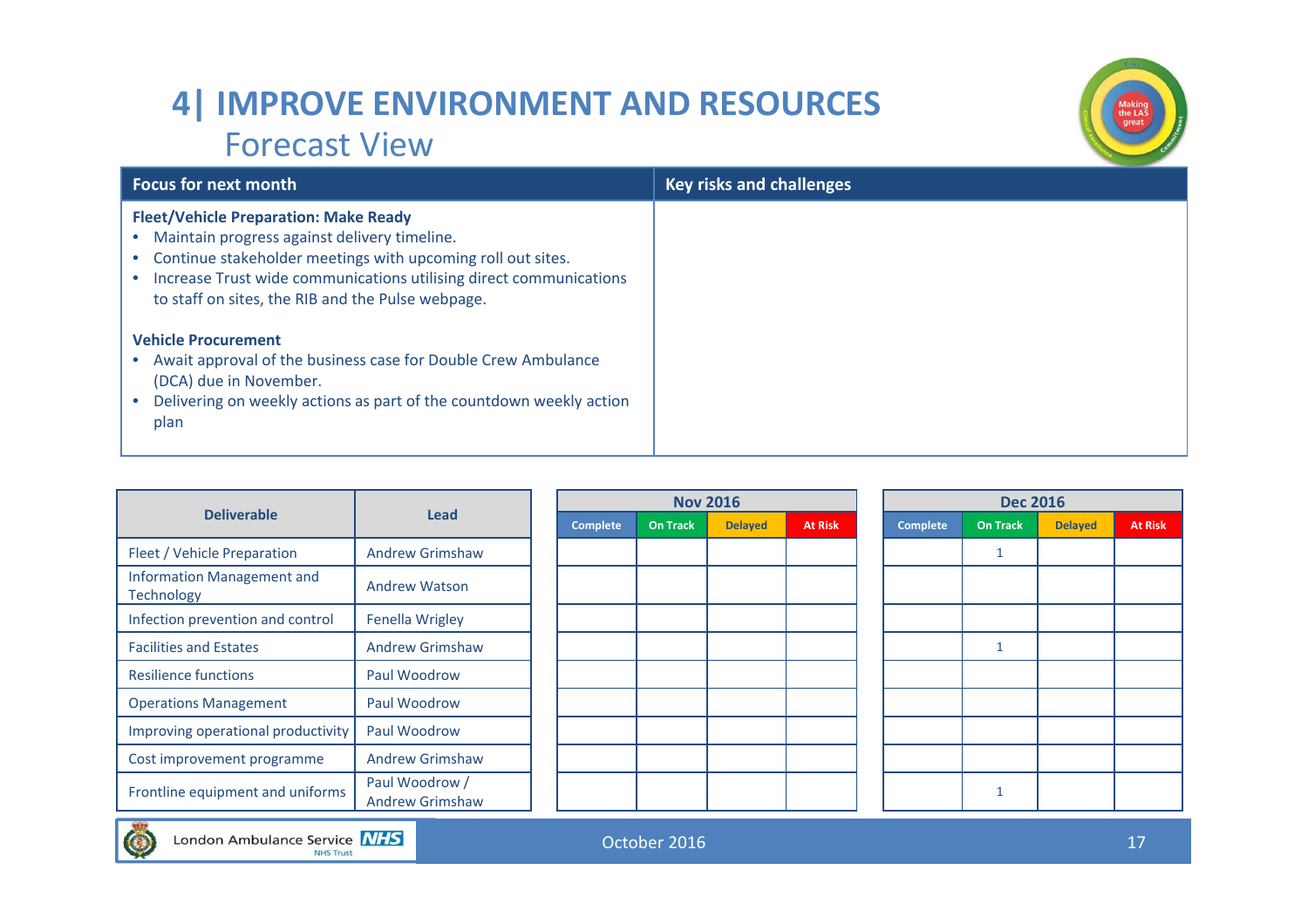# **5| TAKING PRIDE AND RESPONSIBILITY** Executive Lead: Fenella Wrigley



### **MEDICINES MANAGEMENT**

- KPMG report, shows some improvement ‐ areas needing attention have been incorporated in the Countdown weekly plan
- Audits on going and actions reviewed by MMG and audits have better oversight by Ops. The IRO audit process has been reviewed, refined and agreed with the Operations Directorate.
- The end to end drug tracking process has been agreed and data relating to the tracking process is now available on the medman portal.
- The Pharmacist has now been recruited and <sup>a</sup> verbal acceptance of this role has been received.

#### Greenwich station based trial:

#### **HIGHLIGHTSTHIS MONTH**

• Feedback has been positive and staff have engaged well with the requirements of the system along with making some suggestions for improving the forms which have been changed. Staff have reported the system as easy to use and commented that the drugs are kept in <sup>a</sup> better condition than previously where they were kept in the 02 bag.

#### **SAFEGUARDING**

- The safeguarding project manager has scoped the implications and logistics of implementing <sup>a</sup> safeguarding supervision model to provide frontline staff with the appropriate level of oversight and support in handling safeguarding concerns.
- The following staff have been trained to date:
	- 464 ‐ total figure for EOC (Control Services, excluding CHUB/NETS)
	- 126 EMD 1 (have already received their Safeguarding training in new entrant course)
	- 337 Due to undertake CSR 1 (2 hour safeguarding session included)

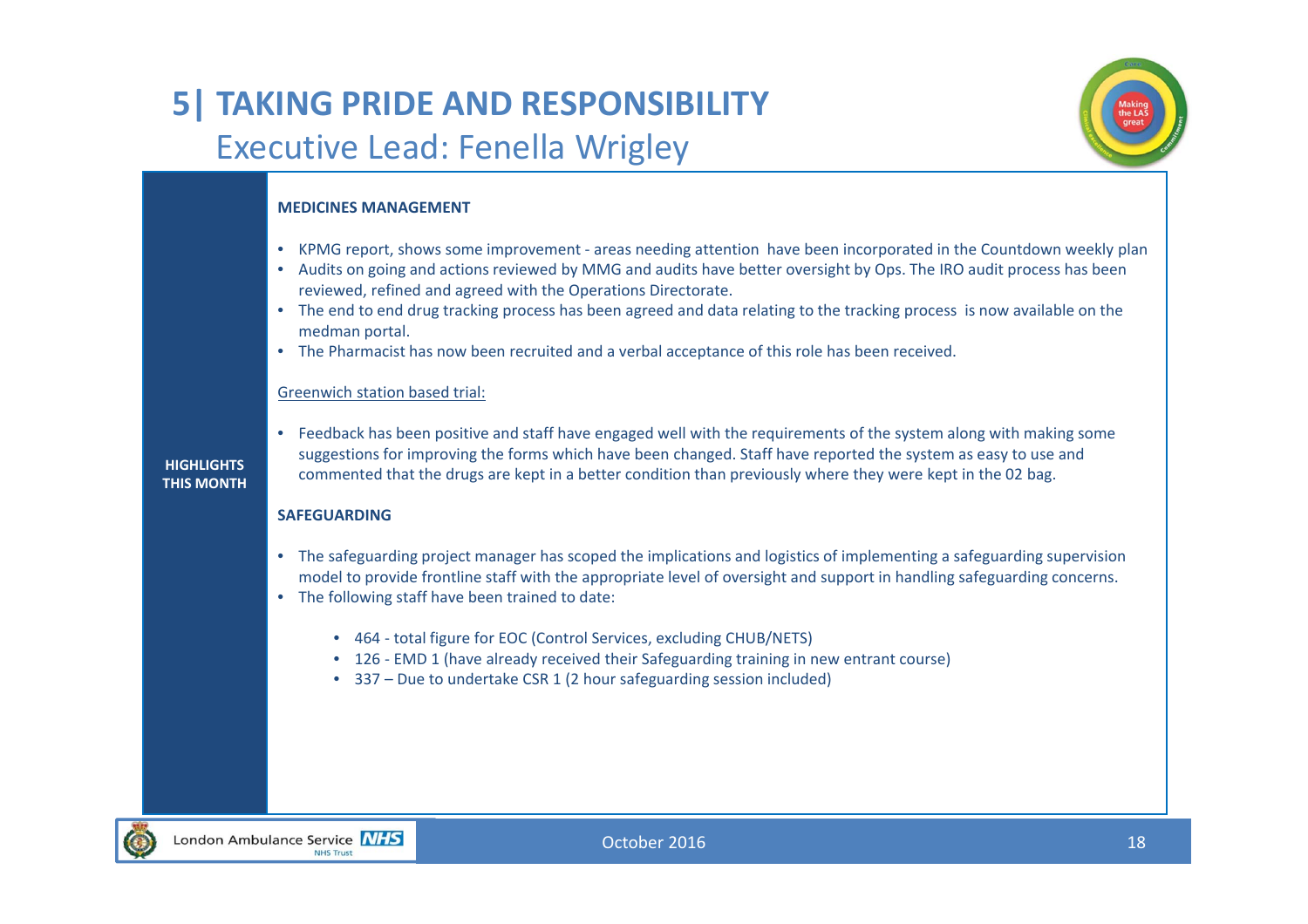# **5| TAKING PRIDE AND RESPONSIBILITY** Progress – October 2016



|                                                               |                                   |                 | <b>Oct 2016</b> |                | <b>Outstanding actions</b> |  |  |  |  |
|---------------------------------------------------------------|-----------------------------------|-----------------|-----------------|----------------|----------------------------|--|--|--|--|
| <b>Deliverable</b>                                            | <b>Lead</b>                       | <b>Complete</b> | <b>Delayed</b>  | <b>At Risk</b> |                            |  |  |  |  |
| <b>Clinical supervision</b>                                   | <b>Fenella Wrigley</b>            |                 |                 |                |                            |  |  |  |  |
| <b>Consent MCA</b>                                            | Fenella Wrigley                   |                 |                 |                |                            |  |  |  |  |
| <b>Medicine Management</b>                                    | <b>Fenella Wrigley</b>            |                 |                 |                |                            |  |  |  |  |
| Safeguarding                                                  | <b>Fenella Wrigley</b>            | $\overline{2}$  |                 |                |                            |  |  |  |  |
| <b>Quality and clinical strategy</b>                          | <b>Fenella Wrigley</b>            |                 | $\mathbf{1}$    |                |                            |  |  |  |  |
| Operating model and clinical<br>education & training strategy | Paul Woodrow /<br>Karen Broughton |                 |                 |                |                            |  |  |  |  |
| Developing the 111 Service                                    | Paul Woodrow /<br>Karen Broughton |                 |                 |                |                            |  |  |  |  |